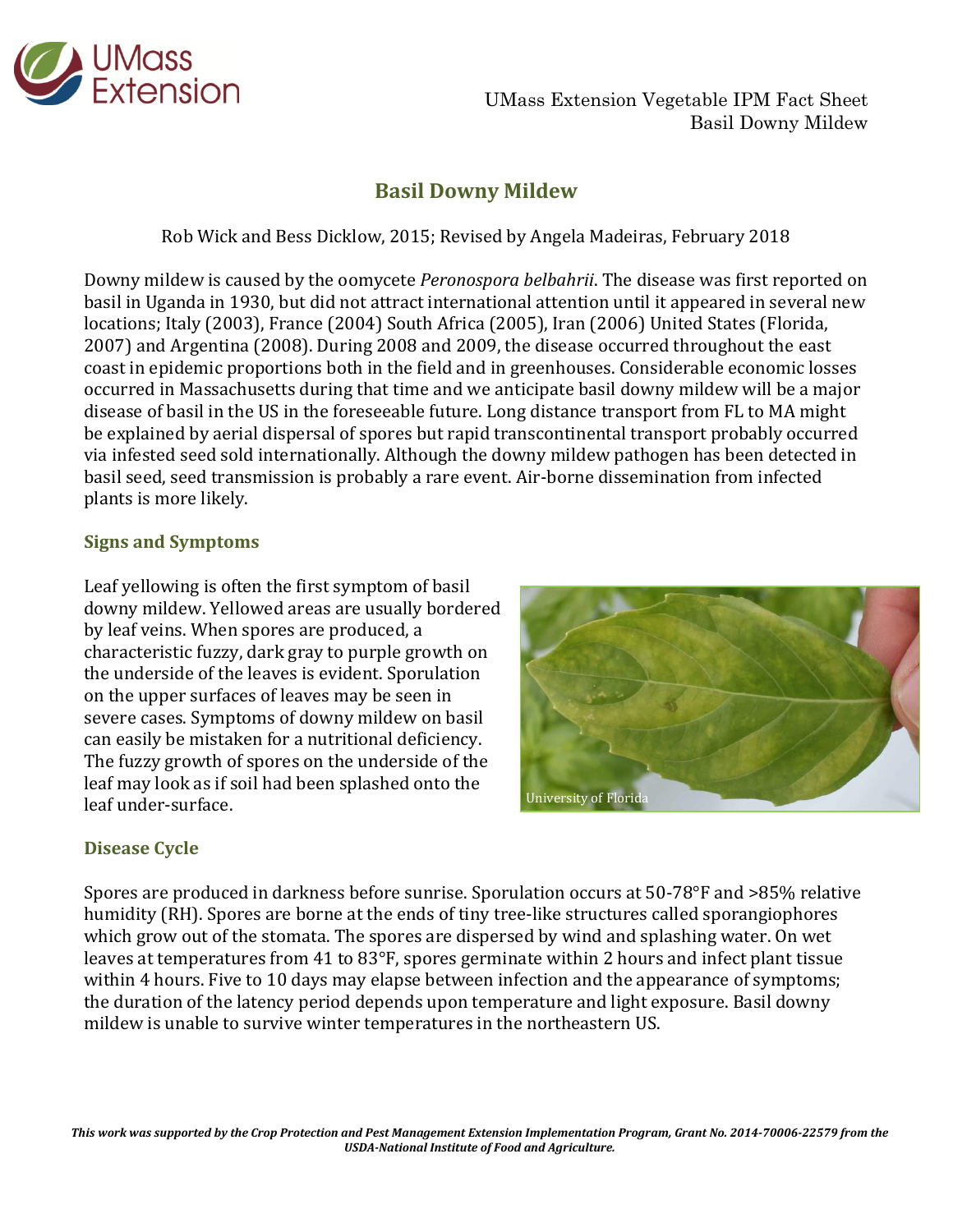

### **Cultural Management**

The most important environmental factors favoring disease development are high humidity and extended leaf wetness. These factors can be reduced by:

- Toward evening, heat and vent the greenhouse, especially when warm days are followed by cool nights.
- Improve horizontal air flow by the use of fans.
- Run fans at night. Fans may be connected to sensors that will turn them on when the RH reaches 70% and turn them off when it drops below 65%.
- Reduce plant canopy density by spacing to speed leaf drying.
- Water in the morning, if practical, or use drip irrigation rather than overhead.
- While sporangiophores can be formed in light or darkness, spore production requires a period of darkness. Exposing infected plants to red light (λ 575-660 nm) at night inhibits spore production. Some crop loss may be incurred, as sporangiophores can still emerge from the leaves; however, the reduction in spore production can help prevent the pathogen from spreading to uninfected plants.
- In the field, plant in well drained sites with good air drainage and orient rows with the prevailing winds.
- Control weeds and space plants to enhance leaf drying.
- Grow tolerant cultivars. Classic Genovese types of basil are highly susceptible to downy mildew. No truly resistant cultivars are yet available; 'Eleonora', 'Everleaf', "Tuscany', and 'Caesar' are tolerant.

Relative susceptibility of basil types:

 Field trials conducted in southern New Jersey in 2009 determined that commonly-grown sweet basil (Ocimum basilicum) cultivars such as 'Poppy Joe' and 'Nufar' were the most susceptible to downy mildew. The least susceptible basils included the lemon and spice types such as O. x citriodorum and O. americanum cultivars , 'Lemon Std', 'Lemon', 'Lime', 'Spice', 'Blue Spice' and 'Blue Spice Fil'.



*This work was supported by the Crop Protection and Pest Management Extension Implementation Program, Grant No. 2014-70006-22579 from the USDA-National Institute of Food and Agriculture.*